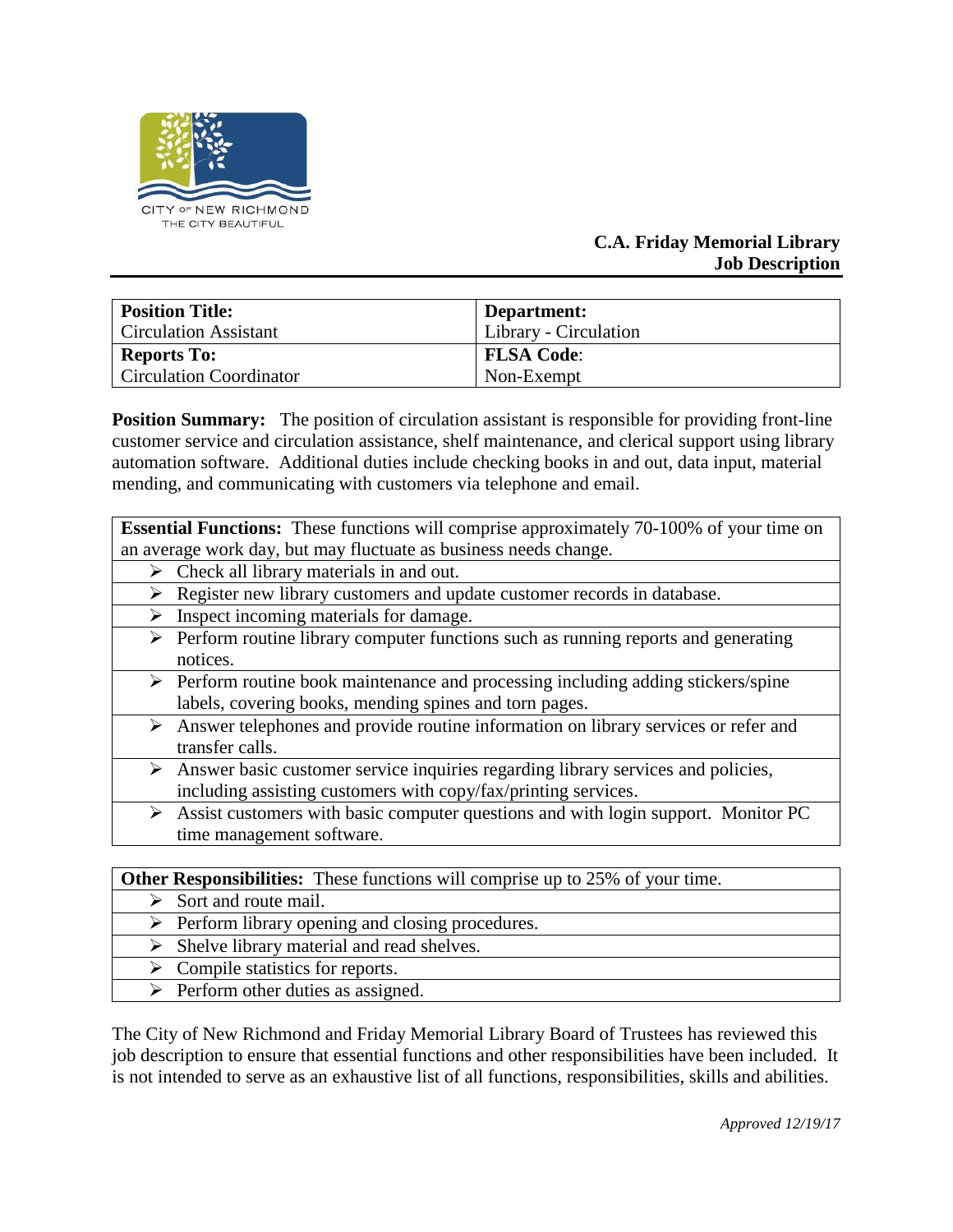Additional functions and requirements may be assigned by supervisors as deemed appropriate and as business needs change.

**Knowledge:** Must have knowledge and understanding of the U.S. alphabet, alpha/numeric fluency. Must have basic knowledge of PCs.

**Skills/Abilities:** Strong organizational, customer service and interpersonal communication skills with an above average attention to detail. Must be sensitive to customer privacy and intellectual freedom issues and must demonstrate an ability to multi-task in a fast-paced environment. Ability to navigate the library classification system and work with minimal direction while completing tasks in a timely manner. Ability to operate library machines including copy/fax/scan, paper cutter, and disc repair and to utilize data processing applications as they apply to library functions. Must be able to work a variable work schedule which would include daytime, evening and weekend hours.

**General Core Competencies:** Communication, Cooperation and Teamwork, Commitment to Quality, Customer Service, Professionalism, Critical Thinking and Problem Solving.

- **Communication** Uses communication styles and methods effective for the situation and audience.
- $\triangleright$  **Cooperation and Teamwork** Works effectively with diverse teams to achieve collective goals.
- **►** Commitment to Quality Improves work practices to achieve desired results.
- **Customer Service**  Ability to respond to our clients and anticipate their needs.
- **Professionalism**  Meets or exceeds workplace guidelines, standards and specifications.
- **Critical Thinking and Problem Solving**  Demonstrates the ability to make decisions, identify, analyze and solve problems, and take action as appropriate.

## **Position Evaluation Factors:**

**Organization Contacts:** Carleton A. Friday Memorial Library customers and staff. City of New Richmond staff.

**Education and Experience:** High school diploma or equivalent is required. Minimum of 1 year experience in a fast-paced customer oriented environment required.

**Physical Requirements:** This position consistently requires the ability to stand, work with hands and fingers to manipulate objects and the ability to retrieve and replace materials on shelves at various heights. Must possess visual acuity sufficient to see at close-up levels and perceive depth. Position frequently requires walking, bending at the waist, twisting the upper body, reaching, talking, hearing and the ability to adjust vision as needed. Occasional sitting, lifting and carrying up to 35 pounds, climbing, balancing, and crawling. Some pushing of up to 75-100 pounds, kneeling and crouching is inherent in the position.

**Working Conditions:** Work is performed indoors, and includes consistent customer contact. The incumbent will work independently and as a part of a team. Work schedule is variable and